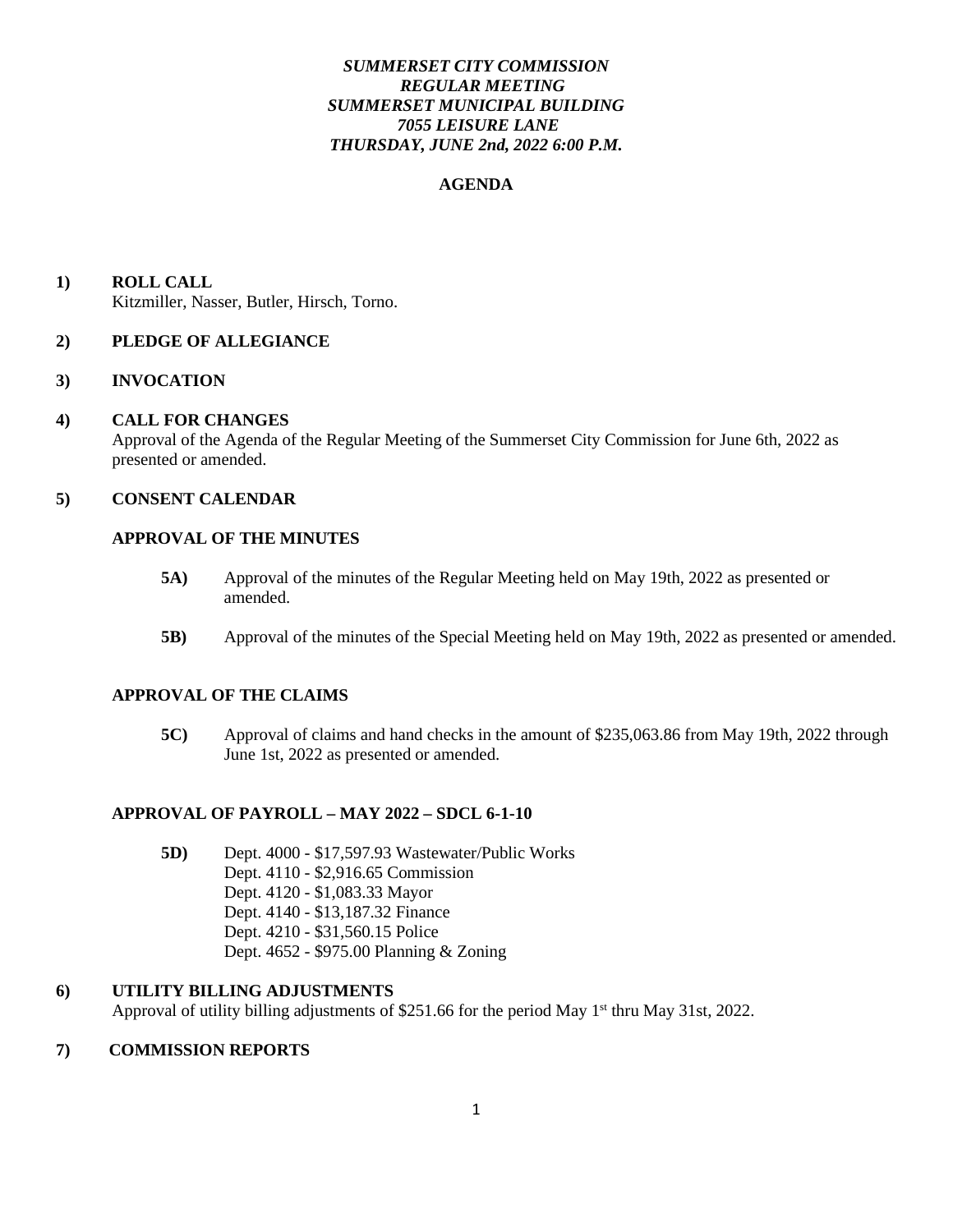## **8) CONTINUED HEARING ON NEW MALT BEVERAGE APPLICATION FOR 2022-2023**

- **8A)** Motion to take the matter off the table from the May 19<sup>th</sup>, 2022 meeting.
- **8B)** Retail On-Off Sale Malt Beverage and SD Farm Wine License, Skye Potter Run Wild, 7089 Infinity Drive Summerset SD, 0C.68.07, Infinity Business Park Sub Lot 7.

\*Board Action for Motion to Approve or Deny.

 **8C**) Resolution 2022-12 as presented/amended/no action.

# **9) SECOND READING OF ORDINANCE 2022-06 AN ORDINANCE AMENDING ORDINANCE TITLE V, CHAPTER 153, SUBSECTION 153.214 FEES.**

- **9A**) Motion to approve/deny second reading of Ordinance 2022-06.
- **9B**) Motion to adopt Ordinance 2022-06.

## **10) SDML WORKER'S COMPENSATION COVERAGE AGREEMENT**

- **11) CITIZENS INPUT**
- **12) UPCOMING EVENTS:**

## **13) ITEMS FROM CITY ATTORNEY**

Executive Session per SDCL 1-25-2 for discussing legal, economic development, and personnel issues.

## **14) ADJOURNMENT**

*Information regarding accessibility for the disabled may be obtained by calling the Summerset City Finance Officer at 605-718-9858. Individuals needing special accommodations are asked to call at least 48 hours prior to the meeting.*

*All meetings are streamed on Facebook Live.*

*City of Summerset is inviting you to a scheduled Zoom meeting.*

*Topic: City of Summerset's Zoom Meeting Time: Jun 2, 2022 06:00 PM Mountain Time (US and Canada)*

*Join Zoom Meeting https://us02web.zoom.us/j/84457424801?pwd=dkYvbGFzdnpqNS9yRGJGcktORlZYQT09*

> *Meeting ID: 844 5742 4801 Passcode: 147938 One tap mobile +13462487799,,84457424801#,,,,\*147938# US (Houston) +16699009128,,84457424801#,,,,\*147938# US (San Jose)*